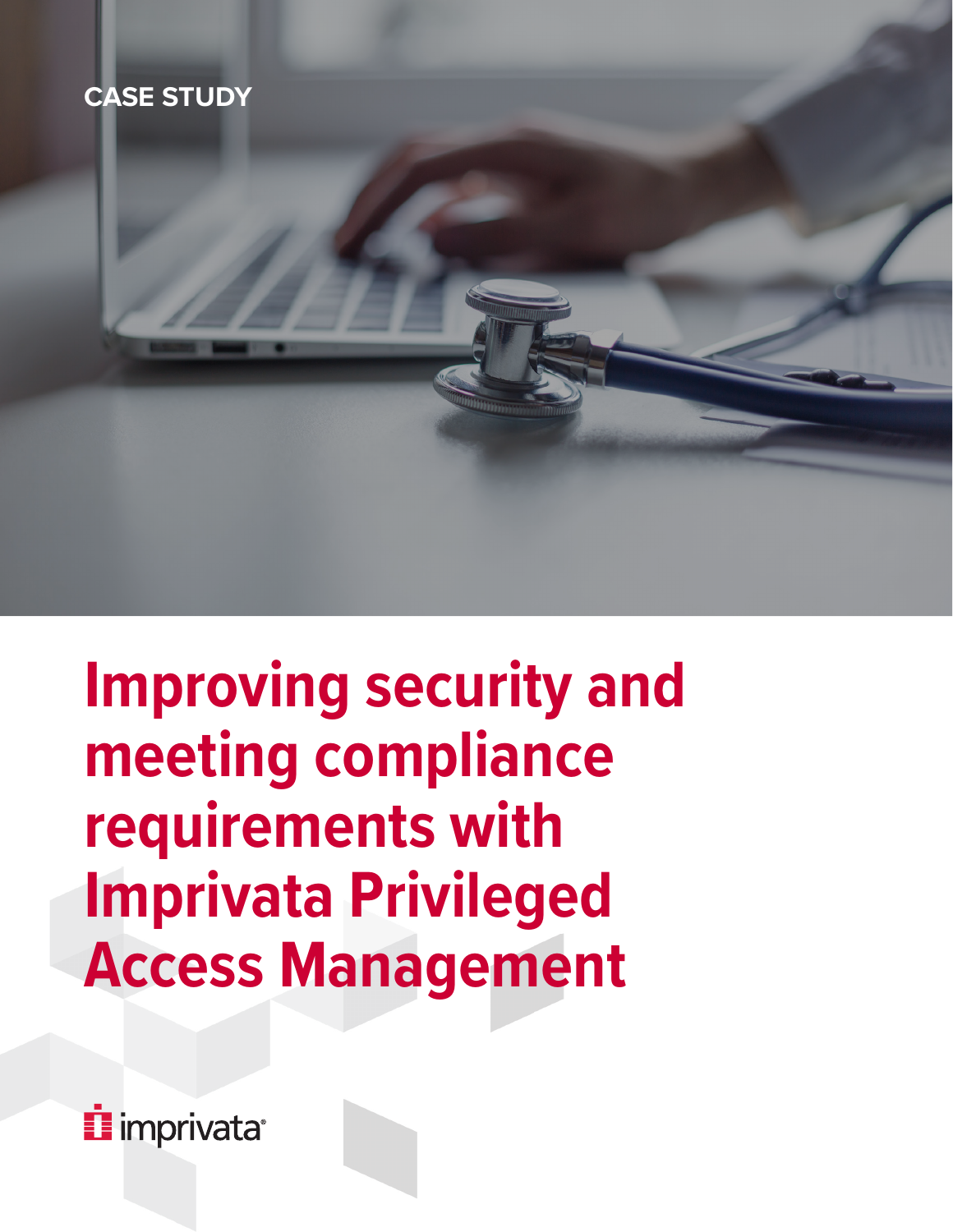#### **ORGANIZATION SNAPSHOT**

**LOCATION** United States

**SIZE** \$50M – \$250M **INDUSTRY Healthcare** 

#### **CHALLENGE**

- Increased security risk from lack of auditing of shared passwords
- Non-compliance with best security practices

#### **SOLUTION**

• Imprivata Privileged Access Management

#### **RESULTS**

- Increase security through granular access controls
- Improve auditing of shared passwords
- Satisfy regulatory compliance requirements

**66 This product is powerful**<br>and has everything we and has everything we needed in a privileged access management solution. It is easy to use and certainly full-featured. Setup is easy as well for the basics of the system. <sub>99</sub><br>Certres Beerlinishts

Healthcare delivery organizations (HDOs) face increasing cybersecurity threats and compliance challenges. Imprivata Privileged Access Management is a comprehensive, easy-to-use solution that improves security and helps companies meet audit requirements by protecting privileged accounts from unauthorized access.

**Gartner Peer Insights**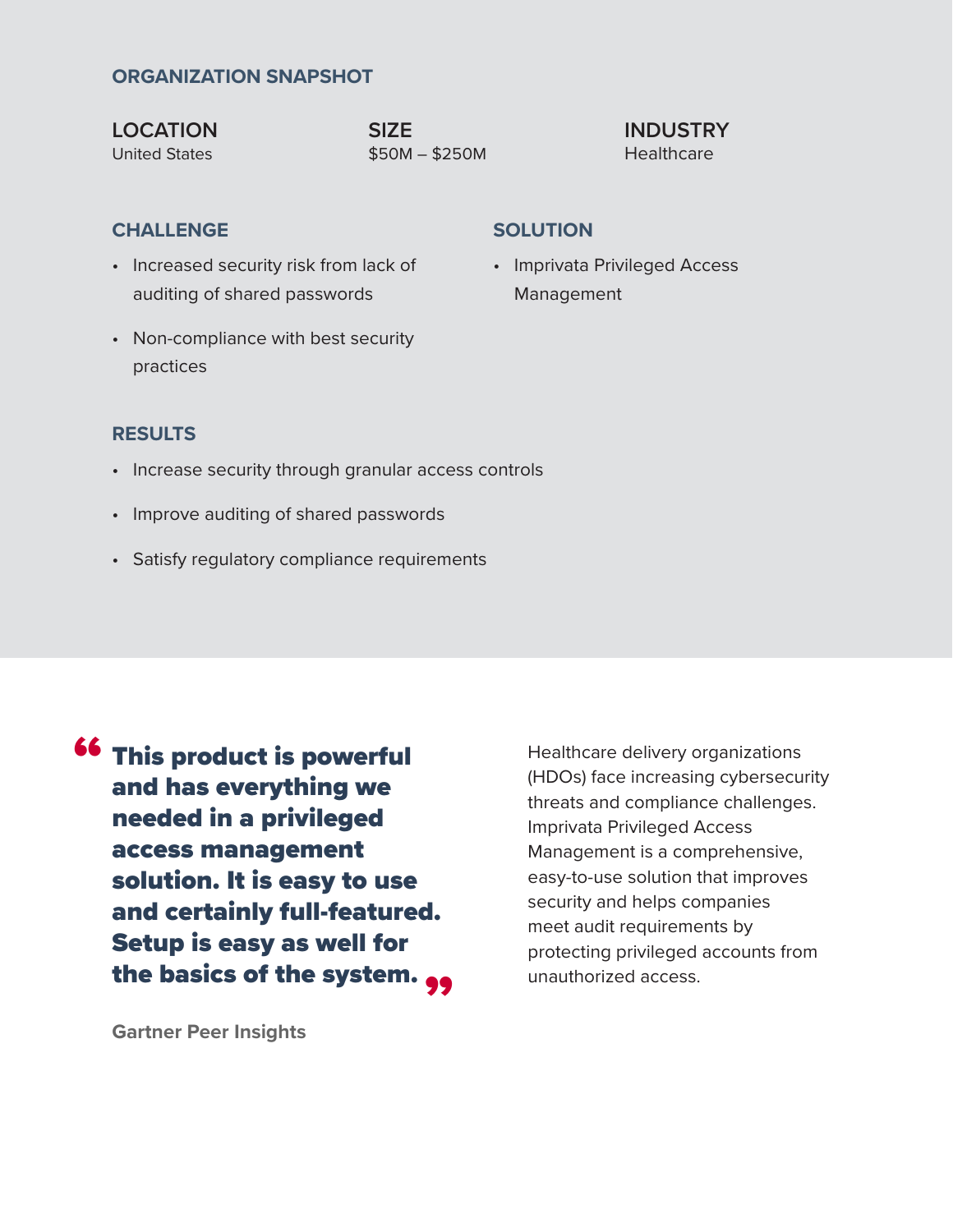# **Challenges**

A regional healthcare organization outgrew its basic password manager software and did not have visibility into how privileged credentials were being accessed and by whom. To satisfy audit and regulatory compliance, the IT organization needed an enterprise privileged access management (PAM) solution to secure all types of privileged credentials and show auditable proof that sensitive healthcare data and systems are secure.

# **Solution**

After evaluating multiple PAM vendors, the organization selected Imprivata Privileged Access Management for its rich functionality, ease of use, and affordability. The system includes out-of-the-box support for many security and healthcare regulations, ensuring that the organization can meet audit requirements.

"We opted to go for a full PAM solution instead of half-stepping to an audited vault," commented an IT Systems Engineer for the organization. "[Imprivata Privileged Access Management] is powerful and has everything we need in a PAM solution."

Working with the Imprivata services team, the organization implemented the PAM solution in under three months. The organization can secure and automate privileged password discovery, management, and rotation with Imprivata Privileged Access Management. More importantly, the organization can provide access to managed systems without disclosing credentials to end users.

The organization now has one system to centrally collect, store, and index account access, keystroke logs, session recordings, and other privileged events. With Imprivata Privileged Access Management, the organization can easily create and share audit reports of all privileged account use that puts auditors and regulators at ease.

"I like the auditing available for access to secrets, this goes hand in hand with the granularity for control of access to specific aspects of the secrets," continued the IT Systems Engineer.

The Imprivata solution has advanced proxy support for SSH, RDP, web proxies, Oracle SQL, and integrations with several other platforms. This allows Imprivata to create secure remote access sessions without the need to download agents or secondary software. Administrators have secure and efficient access to the systems they need to do their jobs while satisfying audit and senior management requirements for just-in-time secure access and controls.

According to the IT Systems Engineer, using strong integrations, the Imprivata users never need to view the secret in question, making the leaking of passwords a concern of the past.